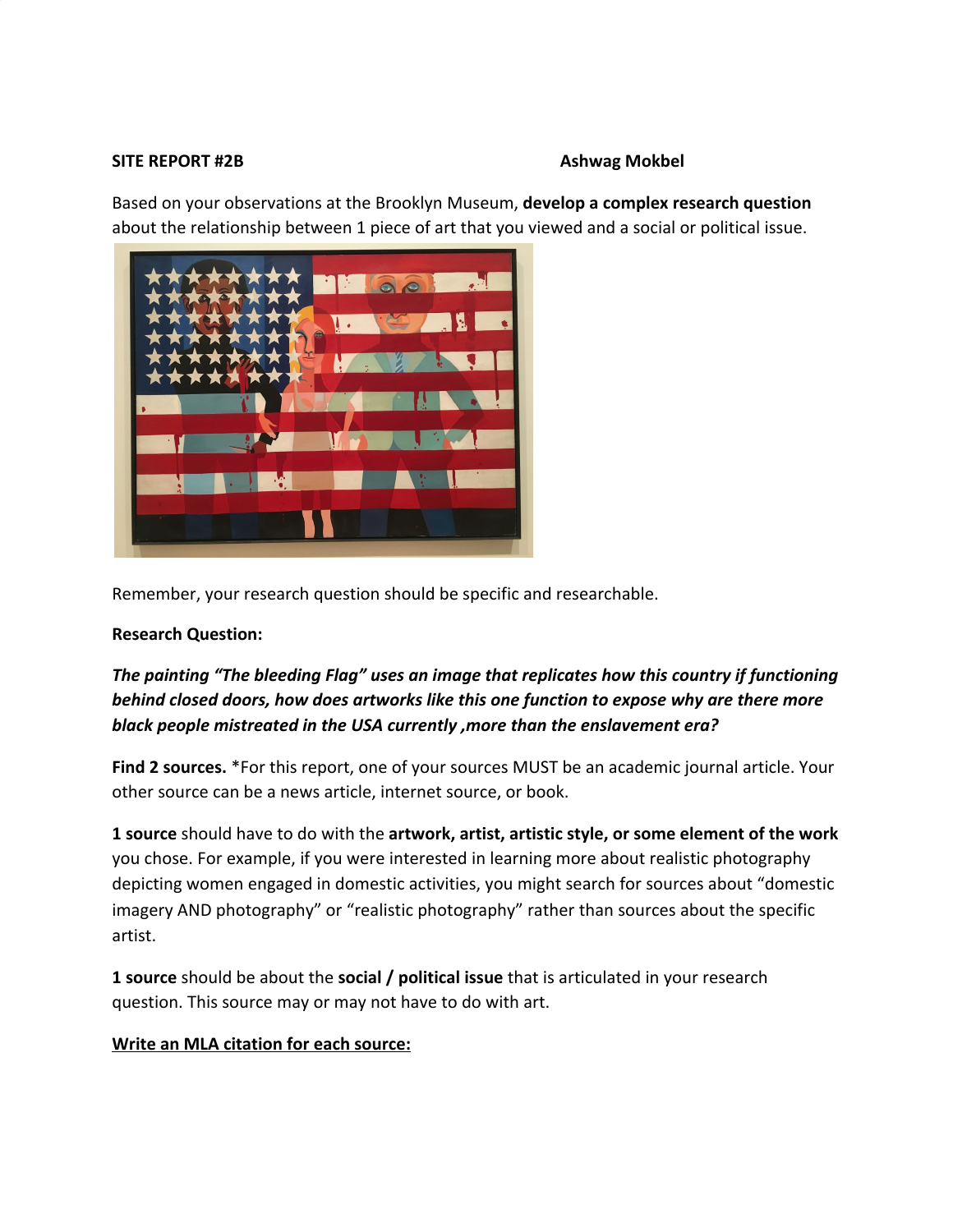## **Source 1**

Collins, Lisa Gail. "Activists Who Yearn for Art That Transforms: Parallels in the Black Arts and

Feminist Art Movements in the United States." *Signs: Journal of Women in Culture &*

*Society*, vol. 31, no. 3, Apr. 2006, pp. 717–752. *EBSCOhost*, doi:10.1086/498991.

#### **Source 2**

García, Jennifer Jee-Lyn1, and Mienah2, mienah@gmail.co. Zulfacar Sharif. "Black Lives Matter:

A Commentary on Racism and Public Health." *American Journal of Public Health*, vol.

105, no. 8, Aug. 2015, pp. e27–e30. *EBSCOhost*, doi:10.2105/AJPH.2015.302706.

Describe the process you used to find these sources including any **keywords** and the **specific search engine or tool** you used to search.

*For both sources I went to the city tech library website and used the EBSCOhost search engine. For source one I used the key words " black arts movement" AND "racism". I looked through plenty of articles but this one in specific caught my eye. For source two I used the key words "Black lives matter" AND "racism " OR "discrimination". With these terms I found the article that fit the social issue.*

In a sentence or 2, describe the main point of each source. Then consider: how do these sources address all or part of your research question?

## **Source 1**

*This source discusses the social issue that is within society and how the black arts movement played a vital role in exposing that. The author presents the connections between art , politics and understanding how these two bounce off one another. The tactics and goals for the movement reveals the struggling history of black people as well as females. The black art movement was a technique to "overthrow male supremacy " which was perfect line from the article, due to the fact that the image of the bleeding flag demonstrates both black and female discriminations/mistreatment.*

## **Source 2**

*This source examines the horrors that black people endure from the public. The article talks about various situations such as the "I cant breathe ", "Hands up" and "Black lives matter". It breaks down the actual meaning of racism and how it affects the public health. The line that really got my attention was " Racism goes beyond individual attitudes or*